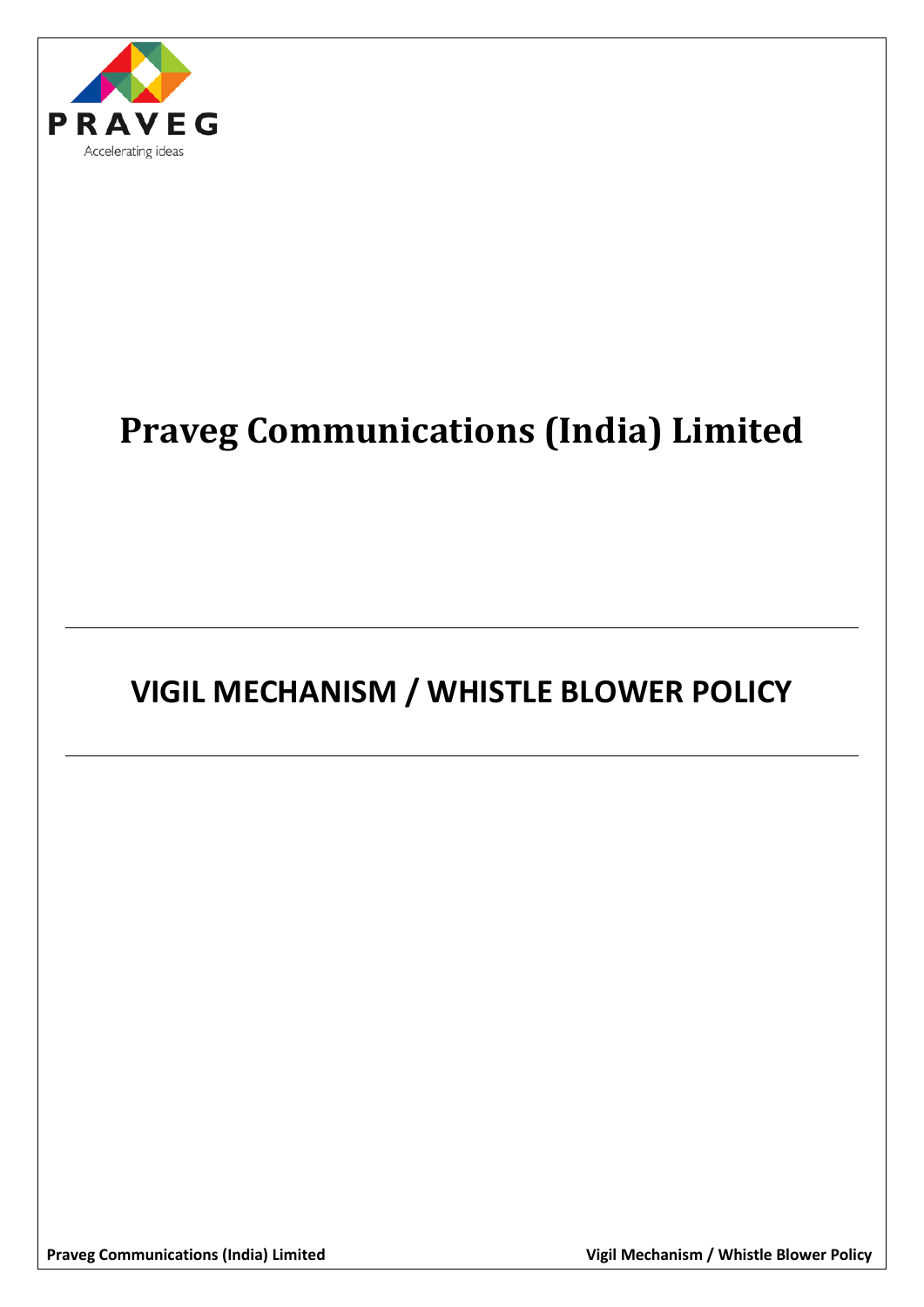

# **INTRODUCTION**

Praveg Communications (India) Limited (hereinafter referred as the 'Company') is committed to conducting business with integrity, including in accordance with all applicable laws and regulations. Company's expectations with respect to business ethics are contained in the Code of Business Conduct and Ethics (the "Code of Conduct").

Employees are required to report actual or suspected violations of applicable laws and regulations and the Code of Conduct, and Company has an obligation to ensure that there is a procedure in place to enable the reporting of such violations

# **SCOPE AND EXCLUSIONS**

This Vigil Mechanism and Whistle-blower Policy (the "Policy") sets out the procedure to be followed when making a disclosure.

This Policy applies to all Employees, regardless of their location. Violations will result in appropriate disciplinary action. The employees are required to familiarize themselves with this Policy, and seek advice from HR of the Company if any questions arise.

# **TERMS AND DEFINITIONS**

"**Audit Committee"** means the committee constituted by the Board of Directors of Praveg Communications (India) Limited in accordance with Section 177 of the Companies Act 2013, which has responsibility for supervising the development and implementation of this Policy.

"**Code of Conduct**" means the Code of Business Conduct and Ethics.

**"Insider Trading Code"** means Code of Conduct for Regulating, Monitoring and Reporting of Trading by Designated Persons and Code of Practices and Procedures for Fair Disclosure of Unpublished Price Sensitive Information adopted by the Company.

**"Alleged wrongful conduct"** shall mean violation of law, Infringement of Company's rules, and misappropriation of monies, actual or suspected fraud, and instances of leakage of UPSI or suspected leakage of UPSI, substantial and specific danger to public health and safety or abuse of authority".

"**Employee**" means any employee or director of the Company.

"**Protected Disclosure**" means the disclosure of a Reportable Matter in accordance with this Policy.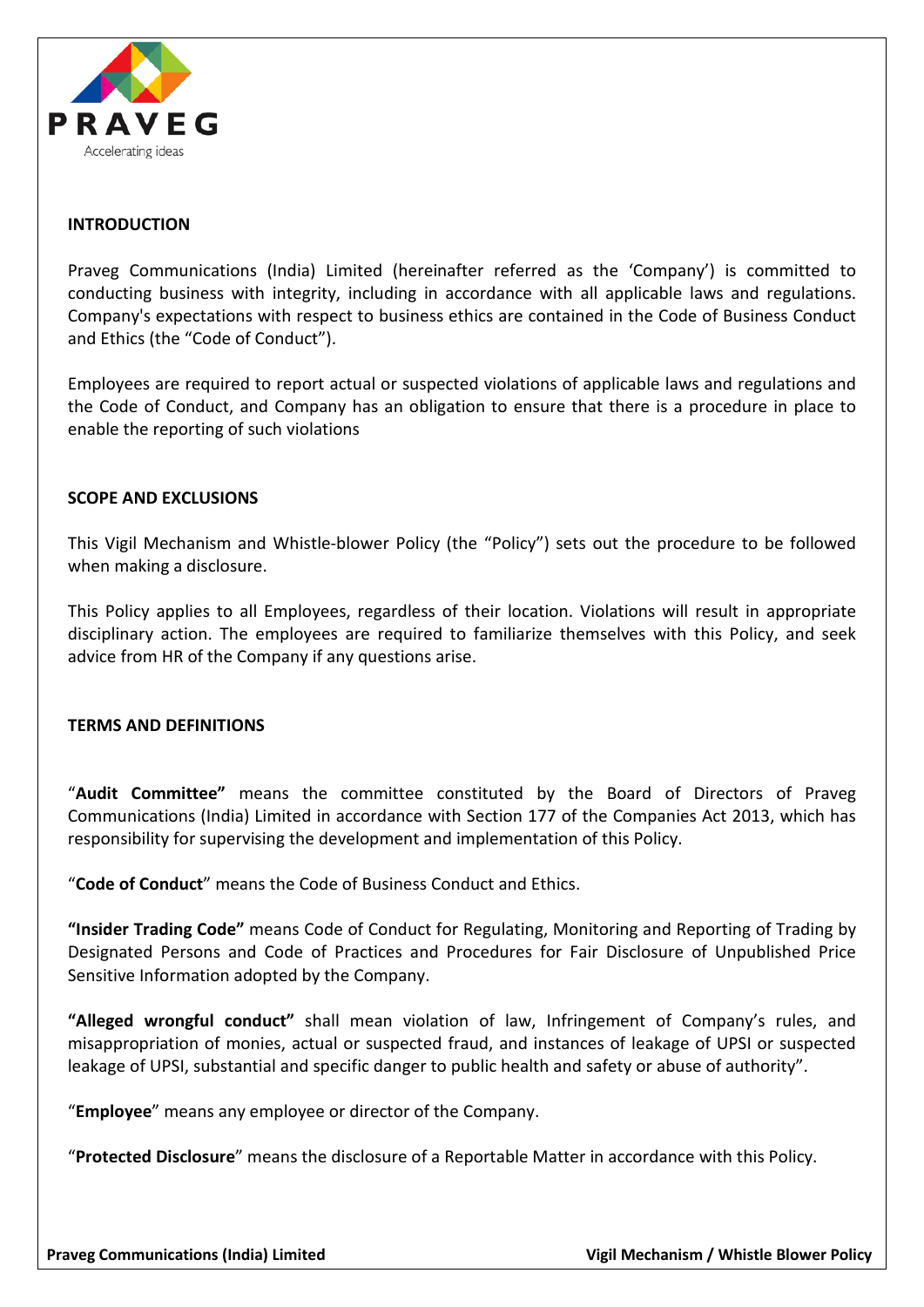

"**Reportable Matter**" means a genuine concern concerning actual or suspected:

- 1. fraudulent practices, such as improperly tampering with the Company books and records, or theft of company property;
- 2. corruption, including bribery and money laundering;
- 3. breaches of the Code of Conduct;
- 4. leak of Unpublished Price Sensitive Information.

Please note that complaints concerning personal grievances, such as professional development issues or Employee compensation, are not Reportable Matters for purposes of this Policy

"**Whistle-Blower"** means any Employee who makes a Protected Disclosure under this Policy.

# **POLICY**

# **1. Responsibility to Report**

Protected Disclosures are to be made whenever an employee becomes aware of a Reportable Matter. The Protected Disclosure should be made promptly upon the Employee becoming aware of the Reportable Matter. Reportable Matters should be made pursuant to the reporting mechanism described in the Policy.

The role of a Whistle-blower is limited to making a Protected Disclosure. A Whistle- blower should not engage in investigations concerning a Reportable Matter that is the subject of a Protected Disclosure. Neither should a Whistle-blower become involved in determining the appropriate corrective action that might follow from the submission of a Protected Disclosure. Corrective action that might follow from the submission of a Protected Disclosure.

# **2. Reporting Mechanism**

Company has established an Ethics & Compliance Task Force to process and investigate Protected Disclosures. The Ethics & Compliance Task Force operates under the supervision of the Audit Committee. Protected Disclosures are to be made to the Ethics & Compliance Task Force as under:

- By email to hr@praveg.com
- By telephone to +91 79 27496737
- By letter addressed to the Ms. Prolina Barada, HOD-HR, marked "Private and Confidential", and delivered at Shop No. 101, First Floor, Shanti Arcade, 132' Ring Road, Naranpura, Ahmedabad - 380013.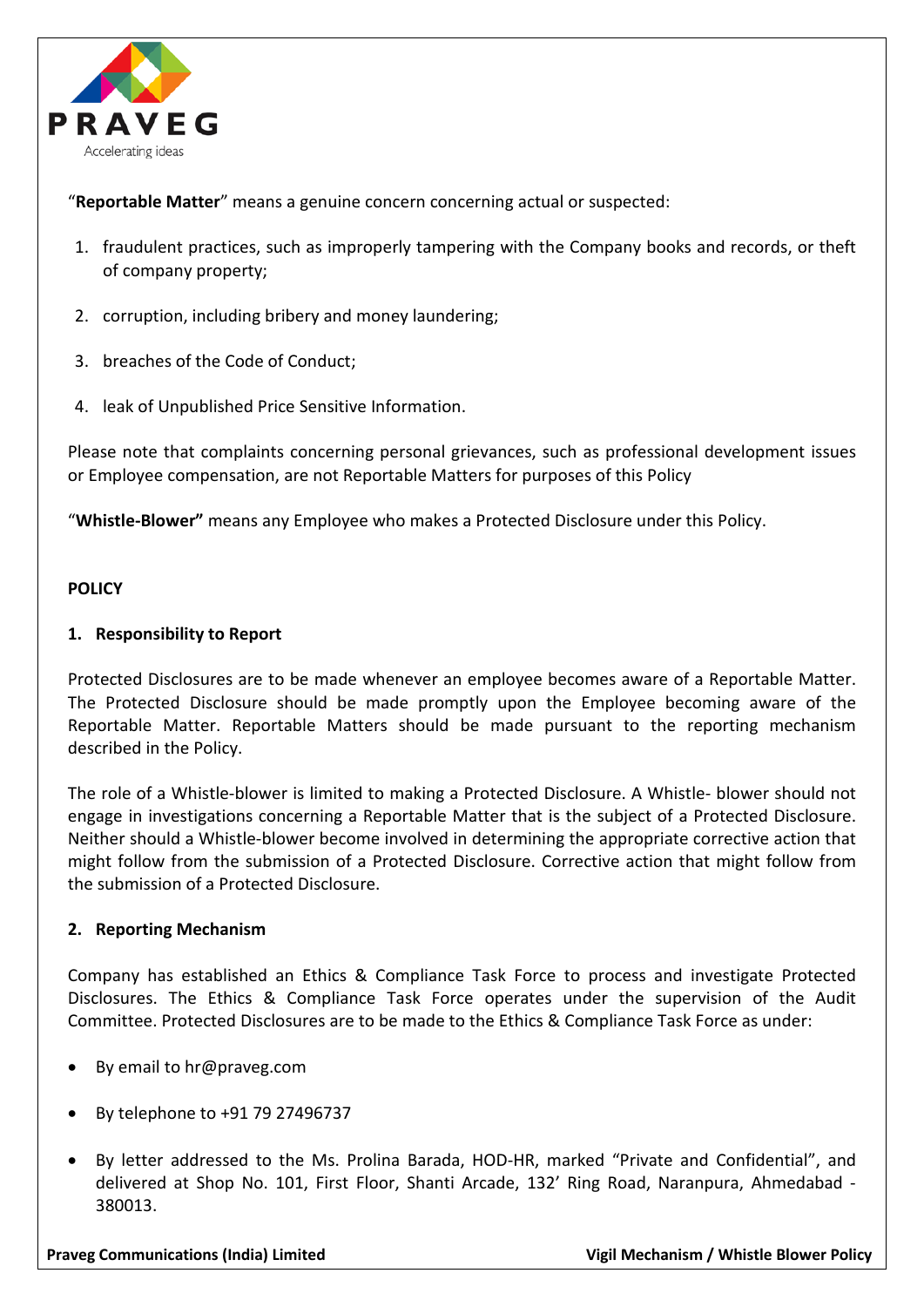

Moreover, in exceptional cases, Employees have a right to make Protected Disclosures directly to the Chairman of the Audit Committee as follows:

- By email to info@praveg.com or
- By letter addressed to the Audit Committee , marked "Private and Confidential", and delivered to the Chairman of Audit Committee, Praveg Communications (India) Limited, Shop No. 101, First Floor, Shanti Arcade, 132' Ring Road, Naranpura, Ahmedabad - 380013.

To enable the proper investigation of any Reportable Matter, a Protected Disclosure should include as much information as possible concerning the Reportable Matter. To the extent possible, the following information should be provided:

- a) the nature of the Reportable Matter (for example, if the Reportable Matter concerns an alleged violation of the Code of Conduct, please refer to the provision of the Code of Conduct that is alleged to have been violated);
- b) the names of the Employees to which the Reportable Matter relates (for example, please provide the name of the business unit that is alleged to have violated the Code of Conduct);
- c) the relevant factual background concerning the Reportable Matter (for example, if the Reportable Matter concerns a violation of the Code of Conduct, please include information about the circumstances and timing of the violation); and

To enable further investigation of Reportable Matters, Whistle-blowers are strongly encouraged to provide their name and contact details whenever they make a Protected Disclosure under this Policy.

All Protected Disclosures are taken seriously and will be promptly scrutinized and investigated by the Company in accordance with the Guidance on Responding to Protected Disclosures.

# **3. Protection of Whistle-Blowers**

If a Whistle-blower does provide his or her name when making a Protected Disclosure, Company will treat as confidential the identity of the Whistle-blower and the fact that a Protected Disclosure has been made, except as otherwise required by law and to the extent possible while allowing an investigation to proceed.

A Whistle-blower may make a Protected Disclosure without fear of retaliation or intimidation. Company prohibits its Employees from engaging in retaliation or intimidation that is directed against a Whistleblower. Employees who engage in retaliation or intimidation in violation of this Policy will be subject to disciplinary action, which may include dismissal from employment.

If a Whistle-blower has been found to have made a deliberately false Protected Disclosure that Whistleblower may be subject to disciplinary action, which may include dismissal.